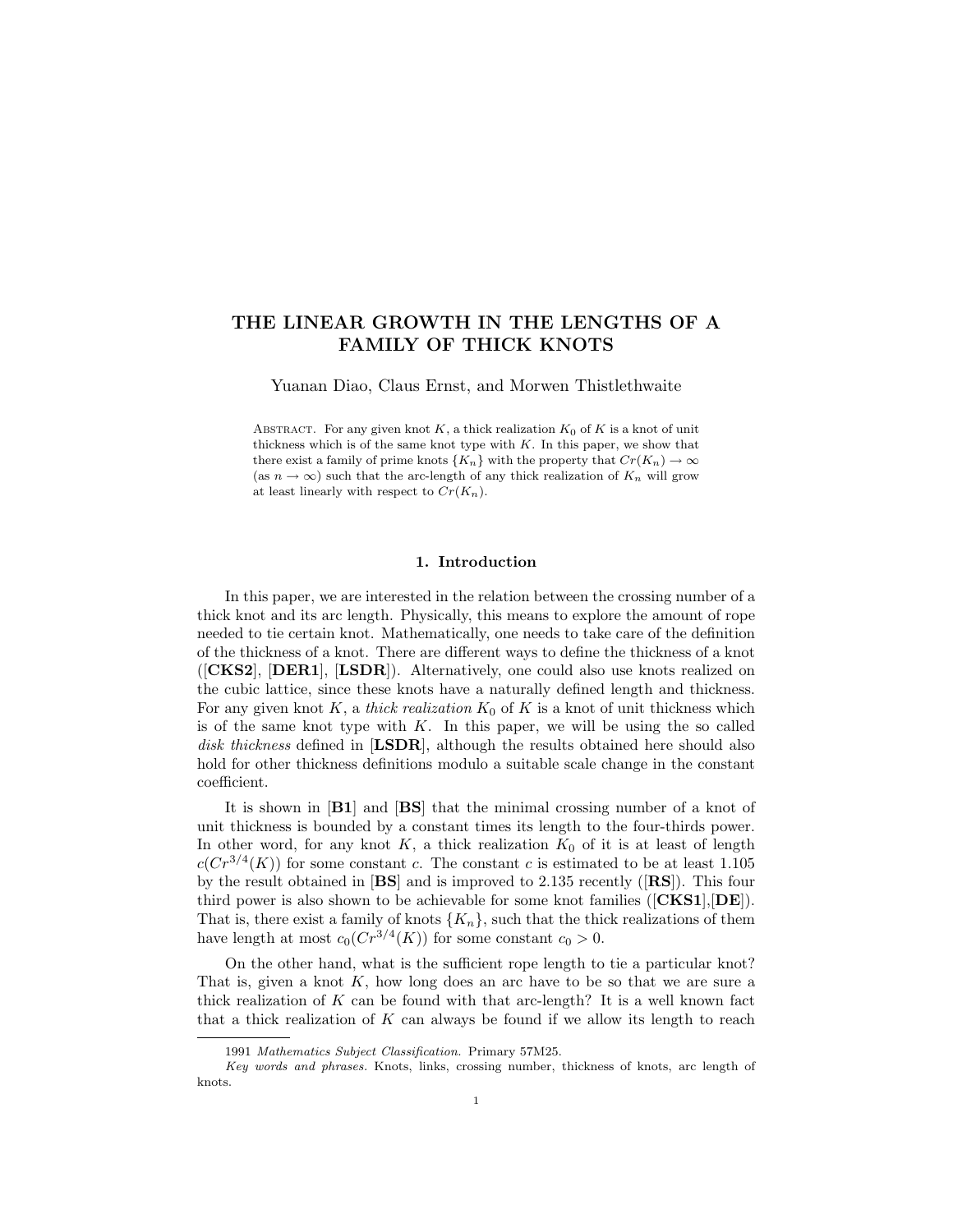the order of  $Cr^2(K)$ . But it is not clear up to now whether there exists a family of knots  $\{K_n\}$  such that the thick realization of  $K_n$  is of order  $O(Cr^2(K))$ . In fact, it was unknown whether there exists a family of prime knots  ${K_n}$  such that the thick realization of  $K_n$  is of order more than  $O(Cr^{3/4}(K))$ .

In this paper, we show that there exist a family of prime knots  $\{K_n\}$  such that the thick realization of  $K_n$  is of order  $O(Cr(K))$ . This shows that a knot does not always have a thick realization with length at the order  $Cr^{3/4}(K)$ .

# 2. The case of lattice realization

The cubic lattice is a graph in  $R^3$  whose vertices are all points with coordinates  $(x, y, z)$  where x, y, and z are integers and whose edges are the unit length line segments connecting the adjacent vertices.

THEOREM 2.1. Let K be a knot and let  $n = b(K)$  be its bridge number. If P is a polygonal knot of the same knot type as  $K$  on the cubic lattice, then the length  $L(P)$  of P is at least 6n.

**PROOF.** Let  $P_0$  be a polygonal knot of type K on the cubic lattice such that its length is the shortest among all lattice knots of type  $K$ . By the definition of the bridge number,  $P_0$  has at least n non-removable maximal points in the z-direction. Such a maximal point cannot be as shown in Figure 1(a), since the length of  $P_0$ can then be reduced by 2, contradicting the definition of  $P_0$ . Thus, a path joining a maximal point of  $P_0$  to the next has at least 6 edges as shown in Figure 1(b). Hence the total length of  $P_0$  is at least 6n.  $\Box$ 



FIGURE 1. An impossible maximal point of  $P_0$  and a shortest path on  $P_0$  joining two maximal points

**Corollary.** Let  $K_1, K_2, ..., K_m$  be m prime knots and  $K = K_1 \# K_2 \# ... \# K_m$ , then for any polygonal knot  $P$  on the cubic lattice that is equivalent to  $K$ , we have  $L(P) \ge 6(\sum b(K_i) - m + 1)$ . In particular, if the  $K_i$ 's are of the same knot type, then  $L(P) \geq 6m(b(K_1) - 1) + 6$ .

PROOF. This follows because a result proven by Schubert  $[S]$   $b(K_1 \# K_2)$  =  $b(K_1) + b(K_2) - 1$  where  $K_1$  and  $K_2$  are knots. So in our case we have  $b(K) =$  $\sum b(K_i) - m + 1.$ 

THEOREM 2.2. Let  $K_n$  denote the knot whose Conway symbol is  $(3, 3, \ldots, 3, 2)$ 

 $(n \geq 2)$  (as shown in Figure 2). Then the bridge number of  $K_n$  is  $n+1$ . Moreover any realization of  $K_n$  on the cubic lattice has a ratio of  $\frac{\text{length}}{\text{crossing number}} > 2$ .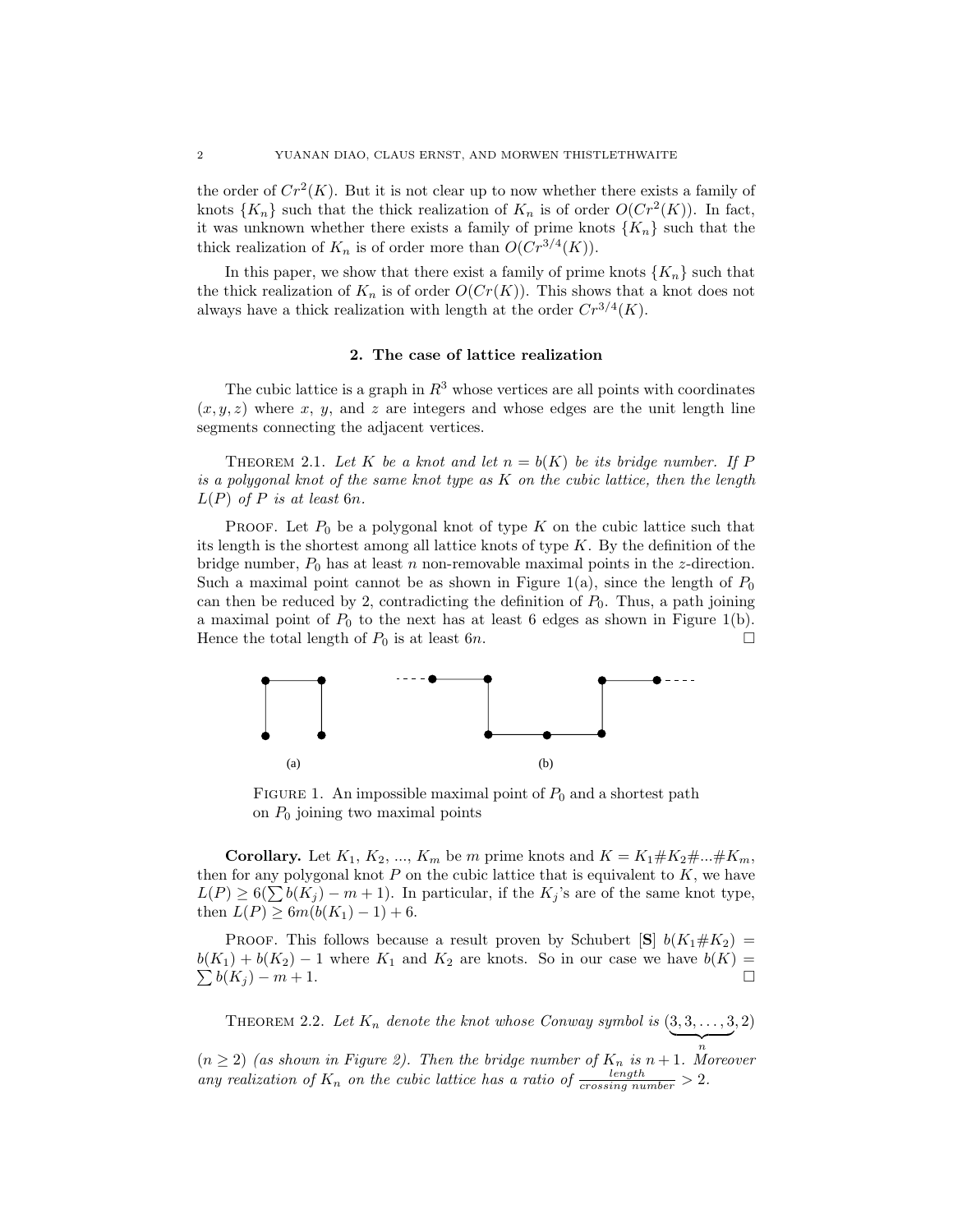**PROOF.** Figure 2 shows a standard diagram of  $K_n$  together with an assignment of 2-cycles to the overpasses of the diagram. It is easily verified that this assignment respects the Wirtinger relators (see  $[L]$  or  $[BuZ]$  for a reference); therefore it determines a homomorphism of the group of  $K_n$  onto the symmetric group  $S_{n+2}$ , mapping meridians to 2-cycles. From the existence of this homomorphism and the fact that the group  $S_{n+2}$  cannot be generated by fewer than  $(n+1)$  2-cycles, it follows that the group of  $K_n$  cannot be generated by fewer than  $n + 1$  meridians. Since a k-bridge presentation of a knot gives rise to a Wirtinger presentation of its group with k meridian generators, it follows that the bridge number of  $K_n$  is at least  $n + 1$ .

On the other hand, Figure 2 exhibits an embedding of  $K_n$  in  $\mathbb{R}^3$  with  $n+1$ local maxima. Therefore the bridge number of  $K_n$  is at most  $n + 1$ . Finally  $Cr(K_n) = 3n + 2$  since  $K_n$  is alternating and the statement about the ratio of length over crossing number follows.



FIGURE 2. The knot  $K_n$ 

**Remark 2.1.** If we extend the definition of  $K_n$  to include the degenerate cases  $K_0$  = Hopf Link,  $K_1 = (5, 2)$ -torus knot, then the conclusion of about the ratio  $\frac{length}{crossing number} > 2$  still holds.

**Remark 2.2.** It is easy to see that the knot  $K_n$  can indeed be realized with  $O(n)$  steps in the lattice. Thus for  $K_n$  on the cubic lattice the ratio  $\frac{length}{crossing number}$ is bounded by some constant c.

Remark 2.3. The above example is a particular type of Montesinos knot. A Montesinos knot is a knot (or link) that has a projection as shown in Figure 3 using  $r = 3$  balls. In general r can be any integer greater or equal to two. A ball with label  $\frac{\beta_i}{\alpha_i}$ ,  $1 \leq i \leq r$  stands for the rational tangle classified by that same fraction  $\frac{\beta_i}{\alpha_i}$ . A treatment of Montesinos knots can be found in [**BuZ**]. Assuming that  $r \geq 3$ and that for all i,  $\alpha_i \geq 2$ , it is shown in [**BZ**] that for any such Montesinos knot K we have  $b(K) = r$ . The example in Figure 2 is a Montesinos knot with maximal r for a given crossing number n. While the above knot  $K_n$  is alternating, Montesinos knots are non alternating if tangles of different sign are substituted into the diagram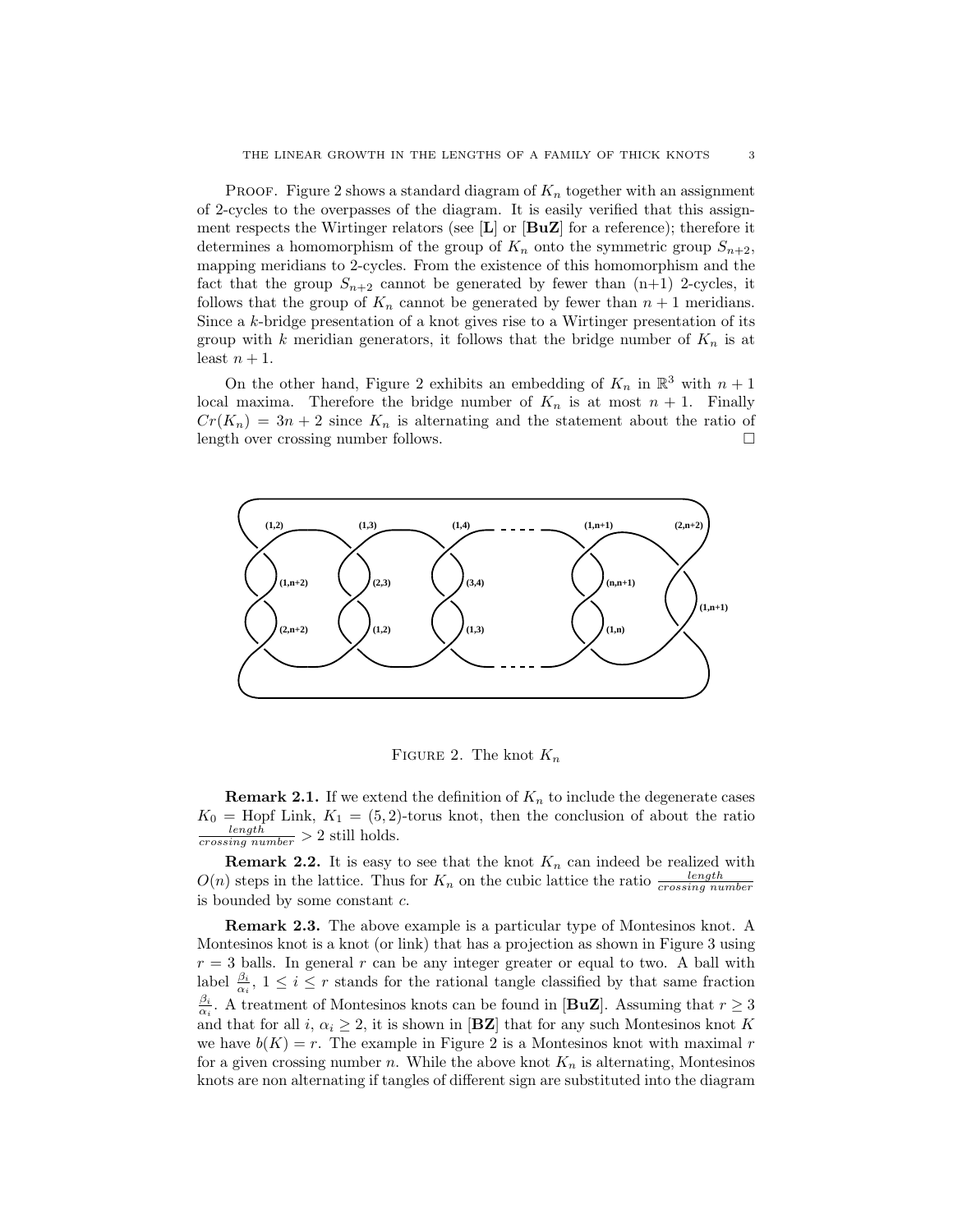in Figure 3. Furthermore, the minimal crossing number of such knots is known to be the number of crossings in the standard diagram ( $[LT]$ ,  $[T1]$ ,  $[T2]$ ). Thus one could construct non-alternating prime knots whose ratio of length on the lattice over the crossing number is bounded below by a positive constant. The number of different Montesinos knots with n crossings grows exponentially  $[ES]$  and one can use the above technique to construct a family  $F_n$  of sets of different Montesinos knots with the following properties:

(1)  $\forall K \in F_n$ ,  $Cr(K) = n$ .

 $(2) \forall K \in F_n$ ,  $\frac{L(K)}{Cr(K)} > c > 0$  for some constant c where  $L(K)$  is the length of the shortest realization of  $K$  on the cubic lattice.

(3)  $|F_n|$ , the number of elements in  $F_n$ , grows exponentially with n.



FIGURE 3. The diagram of a Montesinos knot with  $r = 3$ 

THEOREM 2.3. Let  $\mathbf{T}_n$  be the set of all prime knots with crossing number n. For any  $K \in \mathbf{T}_n$ , let  $P_0(K)$  be a polygonal knot on the cubic lattice which is equivalent to K and is shortest among all lattice polygons that equivalent to K. Define  $\ell_n =$  $\max\{\frac{L(P_0(K))}{n} : K \in \mathbf{T}_n\}.$  Then for any  $n \geq 3$  we have  $\ell_n \geq 2 - \frac{2}{4+3n} > 1.71.$ 

Proof. This theorem follows from the Remark 2.3 above. All one has to do is to substitute a tangle with 4 or 5 crossing for any of the three crossing tangles that preserves the property that the knot is alternating.  $\Box$ 

Remark 2.4. The above results can also be applied to prime links provided one changes the number 6 in theorem 2.1 to 4. However in the case of links it is easy to construct prime links that look like medieval chain mails which trivially must have a linear relationship between their lengths on the lattice and their crossing numbers.

**Remark 2.5.** Note that in the case of non prime links one can do a little better. This can be easily seen by creating a chain  $L_n$  of n unknotted circles, i.e., a Hopf link with n components. Such a link  $L_n$  with  $n \geq 3$  components has  $2(n-1)$ crossings and can be constructed with no fewer than  $10(r-2) + 16$  steps. Thus  $\frac{L(L_n)}{crossing number} = \frac{10(r-2)+16}{2(r-1)} = 5 - \frac{3}{r-1} > 5.$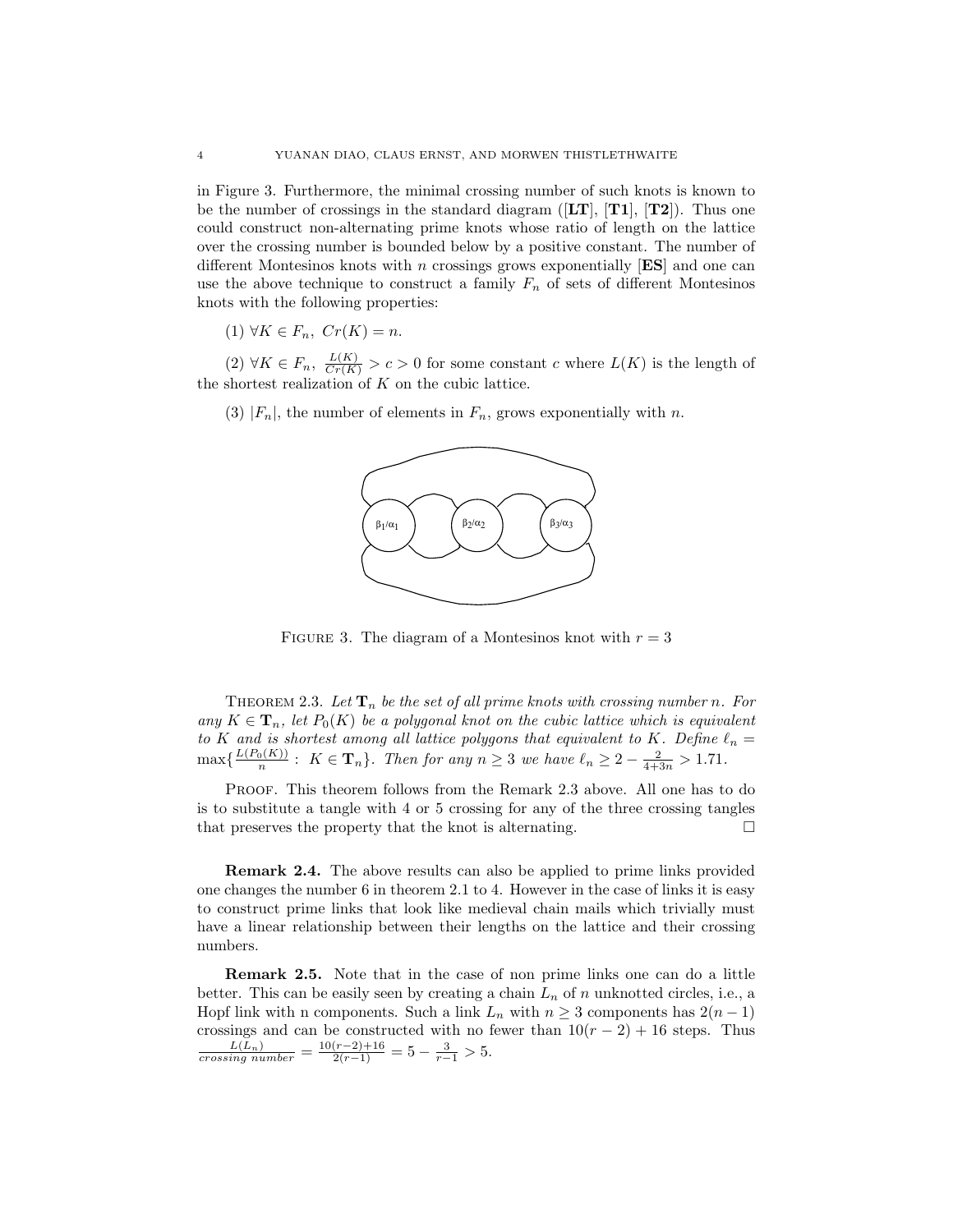#### 3. The case of smooth thick knots

In this section we extend the results of last section to the case of smooth knots of thickness one. We shall only use the *disk thickness* definition of  $C^2$ -curves. Similar result holds if other definitions of thicknesses are used. The disk thickness is also known as *curvature thickness* and was defined and studied in [LSDR]. Let  $\alpha(s)$ be the arc-length parameterized equation for a  $C<sup>2</sup>$  knot K, and let the disk (or curvature) thickness of K be denoted by  $t_c(K)$  or  $t_c(\alpha)$ . It is shown in [LSDR] that

$$
t_c(\alpha) = \min\{1/\kappa(\alpha), d(\alpha)\},\
$$

where  $\kappa(\alpha)$  is the maximum curvature of the curve  $\alpha$ , and  $d(\alpha)$  is the minimum separation between any two double critical points in  $\alpha$  (a double critical pair  $(\alpha(s), \alpha(t))$ ) is found when the chord between  $\alpha(s)$  and  $\alpha(t)$  is also normal to the tangent vectors of  $\alpha$  at  $\alpha(s)$  and  $\alpha(t)$ ).

Let K be a smooth knot of unit disk thickness. A polygonal knot  $P(K)$  on some cubic lattice is called a lattice approximation of K if there exists an  $r \in (0,1)$ such that  $P(K)$  is contained in the r-neighborhood of K and there is an ambient isotopy that carries K to  $P(K)$  which is the identity outside the 1-neighborhood of K.

The following lemma is from [DER2].

LEMMA 3.1. Let K be a smooth knot of unit disk thickness and let  $L(K)$  be its length. Then K can be approximated by a lattice knot  $P(K)$  on the lattice  $\mathbb{Z}^3/4$ (where  $\mathbb{Z}^3/m$  is the cubic lattice with vertices of coordinates of the form  $p/m$  for any  $p \in \mathbf{Z}$ ). Moreover, the number of edges in  $P(K)$  is bounded by  $12L(K)$ . In other word, the length of  $P(K)$  is at most  $3L(K)$ .

**Remark 3.1.** Originally, the bound on the number of edges in  $P(K)$  given in **[DER2]** is  $14L(K)$ . It has been pointed out recently by John Sullivan that  $12L(K)$ also bounds this number.

Combine the above lemma with the results of last section, we have the following theorems. The proofs are straight forward and are left to our reader.

THEOREM 3.2. Let K be a knot and let  $n = b(K)$  be its bridge number. If  $K_0$  is a thick realization of K, then the length  $L(K_0)$  of  $K_0$  is at least  $2n$ . In particular, if  $K = K_1 \# K_2 \# \dots \# K_m$  where  $K_1, K_2, \dots, K_m$  are prime knots, then  $L(K_0) \geq 2(\sum b(K_i) - m + 1).$ 

THEOREM 3.3. Let  $\mathbf{T}_n$  be the set of all prime knots with crossing number n. For any  $K \in \mathbf{T}_n$ , let  $K^t$  be a knot of unit thickness which is equivalent to K and is shortest among all such thick knots that are equivalent to K. Define  $\ell_n^t =$  $\max\left\{\frac{L(K^t)}{n}\right\}$  $\frac{K^{t}}{n}$ :  $K \in \mathbf{T}_{n}$ . We have for all  $n \geq 3$  that  $\ell_n^t \geq \frac{1.71}{3}$ .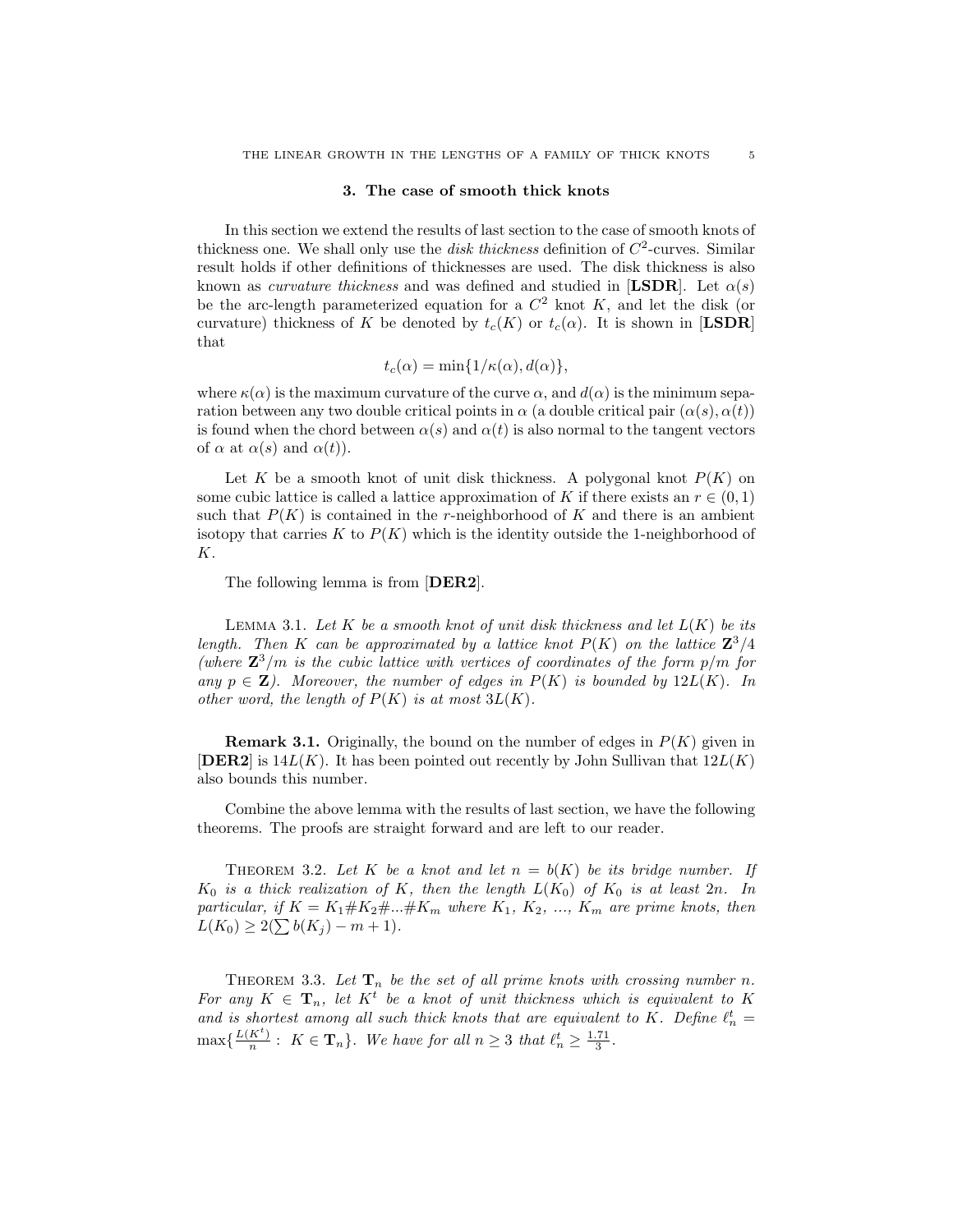#### 4. Some open questions

It is known that the length of any thick realization of a knot  $K$  is at least of the order  $O(Cr^{3/4}(K))$  ([B1], [BS]). It is also known that for some knots, the length of their thick realizations is of the order  $O(Cr^{3/4}(K))$ . Our result in this paper shows that for some knots, the length of their thick realizations is of the order  $O(Cr(K))$ . Since the proof of our result is based on the bridge number of the knots, the technique here does not apply to knots with many crossings but with a small bridge number. We end this paper by raising the following two questions:

a. Can we find a family of knots  ${K_n}$  such that the minimal length of their thick realizations is more than  $O(Cr(K))$ ?

b. For any prime alternating knot  $K$ , is it true that the length of its thick realization is at least of the order  $O(Cr(K))$ ?

### References

- [B1] G. Buck, Four-thirds Power Law for Knots and Links, Nature, 392 (1998), pp. 238-239.
- [BZ] M. Boileau and H. Zieschang, Nombre de ponts et générateurs méridiens des entrelacs de Montesinos, Comment. Math. Helvetici, 60 (1985), pp. 270–279.
- [BS] G. Buck and J. Simon, Thickness and Crossing Number of Knots, Topology Appl. 91(3) (1999), pp. 245–257.
- [BuZ] G. Burde and H. Zieschang, Knots, de Gruyter, Berlin, 1986.
- [CKS1] J. Cantarella, R. B. Kusner and J. M. Sullivan, Tight Knot Values Deviate from Linear Relations, Nature, 392 (1998), pp. 237–238.
- [CKS2] J. Cantarella, R. B. Kusner and J. M. Sullivan, On the Minimum Ropelength of Knots and Links, ArXiv eprint math.GT/0103224.
- [D] Y. Diao, The Lower Bounds of the Lengths of Thick Knots, to appear in Journal of Knot Theory and its Ramifications.
- [DE] Y. Diao and C. Ernst, The Complexity of Lattice Knots, Topology Appl. 90, no. 1-3 (1998), pp. 1–9.
- [DER1] Y. Diao, C. Ernst and E. J. Janse Van Rensburg, Thicknesses of Knots, Math. Proc. Camb. Phil. Soc., 126 (1999), pp. 293–310.
- [DER2] Y. Diao, C. Ernst and E. J. Janse Van Rensburg, Upper Bounds on the Linking Number of Thick Links, to appear in Journal of Knot Theory and its Ramifications.
- [ES] C. Ernst and D. W. Sumners, The Growth of the Number of Prime Knots, Math. Proc. Camb. Phil. Soc., 102 (1987), pp. 303–315.
- [L] W. B. R. Lickorish, An Introduction to Knot Theory, Springer-Verlag, New York, 1997.
- [LT] W. B. R. Lickorish and M. B. Thistlethwaite, Some links with nontrivial polynomials and their crossing-numbers, Comment. Math. Helv.  $63(4)$  (1988), pp. 527–539.
- [LSDR] R. Litherland, J. Simon, O. Durumeric, and E. Rawdon, Thickness of Knots, Topology and its Applications, 91(3) (1999), pp. 233–244.
- [RS] E. Rawdon and J. Simon, The Moebius energy of thick knots, to appear in Topology and its Applications.
- [S] H. Schubert, *Über eine numerische Knoteninvariante*, Math. Zeit., **61** (1954), pp. 245–288.
- [T1] M.B. Thistlethwaite, Kauffman's polynomial and alternating links, Topology 27(3) (1988), pp. 311–318
- [T2] M.B. Thistlethwaite, On the Kauffman polynomial of an adequate link, Inventiones Mathematicae 93 (1988), pp. 285–296.